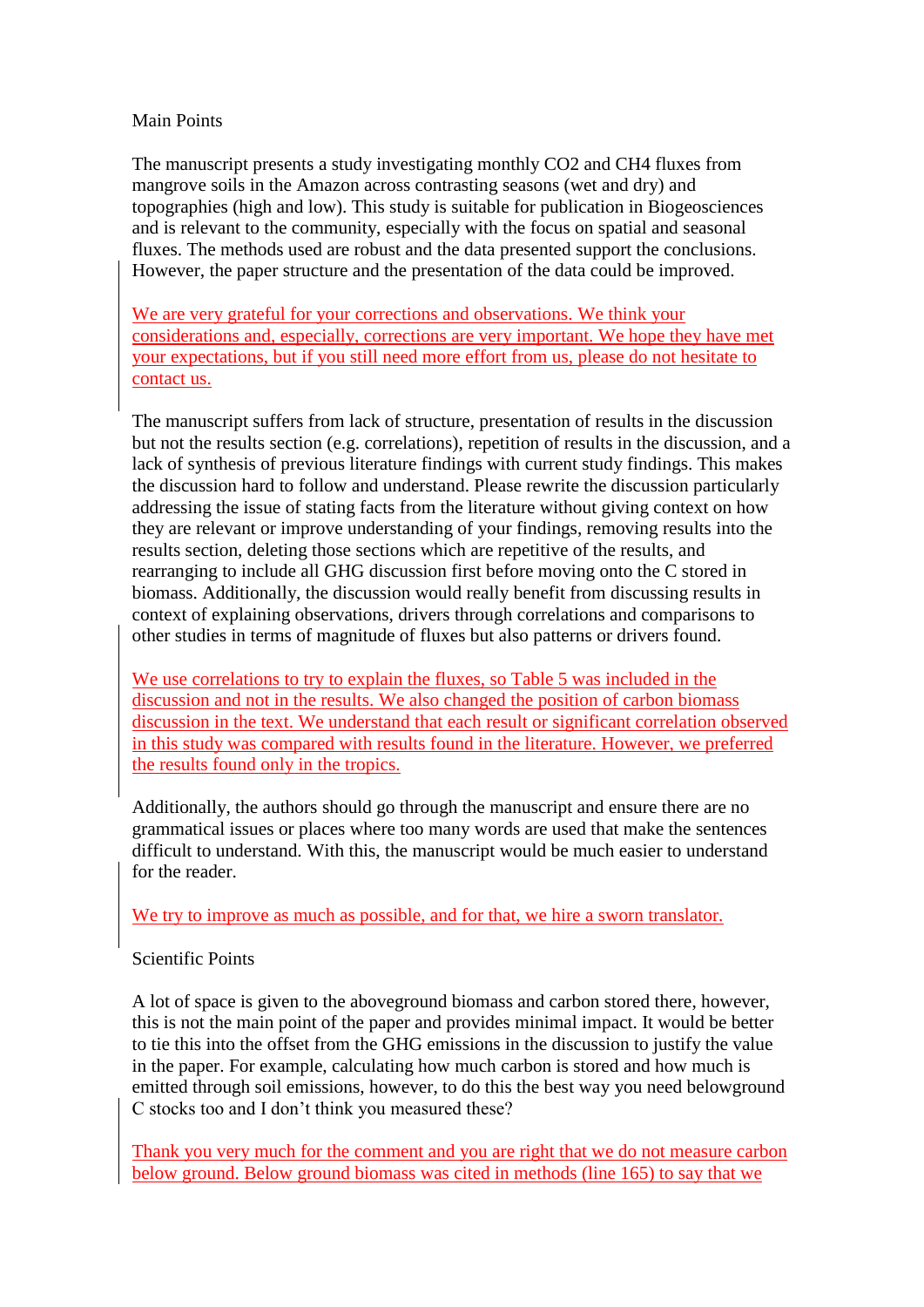run away from aerial roots when we install the flow chambers; in line 285 to show how the biomass of Macaca Island is different from other mangrove forests (including Table 4, line 286), and in the discussion to show that the differences in fluxes are not caused by differences in tree structure between the two areas, as these are equal. We also add that information on carbon biomass in aboveground biomass serves as an additional source for comparison with other works carried out outside the Amazon region.

It is not clear how the statistical analysis was performed as it is not clear how the data was averaged. For the seasonal data is it average monthly fluxes in the wet compared with average monthly fluxes in the dry season? For the spatial comparison it is stated in Line 182 'between the different sites' but is this the sampling sites or between high and low topographies? It is also not clear when a t-test and when an ANOVA was used, the caption for Table 1 only mentions Kruskal-Wallis. If a t-test was used then this should be paired when comparing seasons because it is the same sampling sites being investigated. A Pearson correlation was used to determine relationships between gas fluxes and soil properties, however, gas fluxes were taken monthly and soil properties only once per season. Were the correlations performed on seasonally averaged gas flux data?

Thank you very much for your questions, as they were important to improve the text. I will answer your questions below:

### **For seasonal data, are monthly average wet season flows compared to average monthly flows in the dry season?**

Yes, monthly data for each station has been grouped together for comparison. In Table 1 we show the monthly fluxes, comparing topographies for each month ( $n = 16$ ), and different lowercase letters show significant statistical variation. Also, in each seasonal period, we compare the topographies ( $n = 96$ ), and statistical comparisons are also made with lowercase letters. Capital letters compare seasonal flow  $(n = 96)$  within each topography.

**For spatial comparison it is indicated in Line 182 'between different locations' but are these the sampling locations or between high and low topographies?**

Thanks for the question. We improved the text.

**It is also unclear when a t test and when an ANOVA was used, the legend of Table 1 only mentions Kruskal-Wallis. If a t-test was used, it must be paired when comparing stations, because it is the same sampling sites that are being investigated.**

We used the t-test to verify if there was variation between treatments where the distribution of results was normal. When we found a significant variation between the means, we used ANOVA with Tukey's test analysis, according to the statistical program used by us. Only the gas flows did not have a normal distribution, the other analyzes presented in the work showed a normal distribution.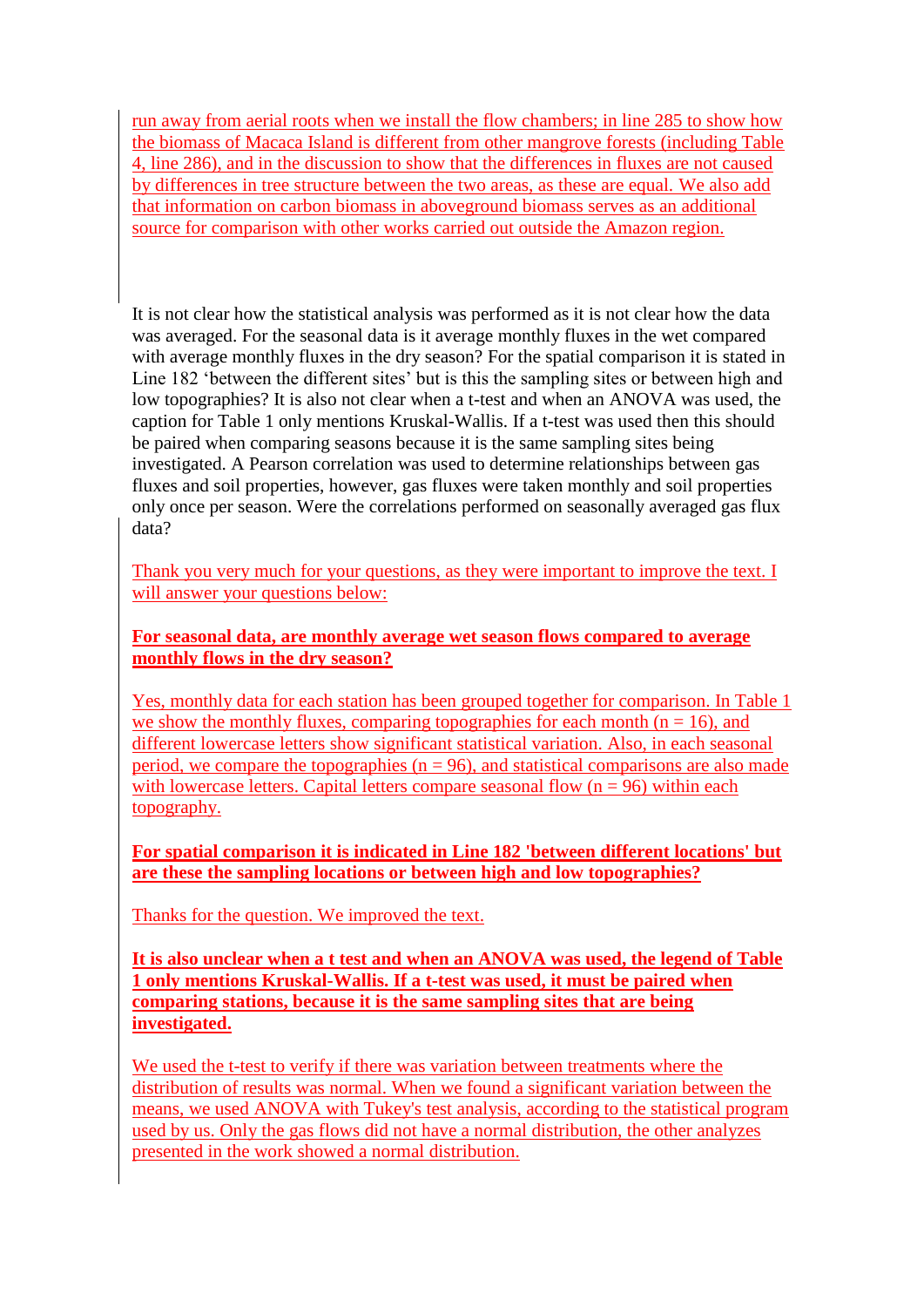**A Pearson correlation was used to determine the relationships between gas flows and soil properties, however, gas flows were measured monthly and soil properties only once per season. Have correlations been performed on seasonally averaged gas flow data?**

Thank you for asking, we have improved this in the text and hope it is clearer. Correlations were made in the months in which the soil samples were collected, both in the dry season and in the rainy season.

Data from Table 1 would be better presented in a graph instead. I think this is Figure 4 but why is that so far through the paper? The point of the paper is looking at CO2 and CH4 fluxes and I cannot see them clearly presented until the discussion. I think it is really great to provide actual flux values as lots of studies do not, but these could be presented in the SI.

We thought it best to present a table with the mean values and standard error of the mean in the results to facilitate comparison with other papers. However, in the discussion, we chose to make a graph because visually it is easier to compare with the tide. I don't know what SI means.

I suggest presenting CH4 fluxes as mg m-2 d-1 as the values are very small as g m-2 d-1

We chose g m-2 d-1 to give a visual comparison with CO2 fluxes, and we also found some articles published in this same way.

Technical Points

Line 16 – contrasting topographical gradient should be replaced with contrasting topographies

We accept the suggestion and change the text.

Line 18-20 – this sentence is confusing and has some grammar issues, please rewrite. This is often true through the manuscript so please read through and improve sentence structure throughout to aid understanding.

We accept the suggestion and change the text.

The abstract does not include the fluxes of CO2 and CH4, instead the variation between topographies and season is first discussed. Please include the values first and then state the variation.

We accept the suggestion and change the text.

Line 21-22 – These mention CH4 fluxes between high and low topography but are contradictory. Please rewrite with the correct observations.

We accept the suggestion and change the text.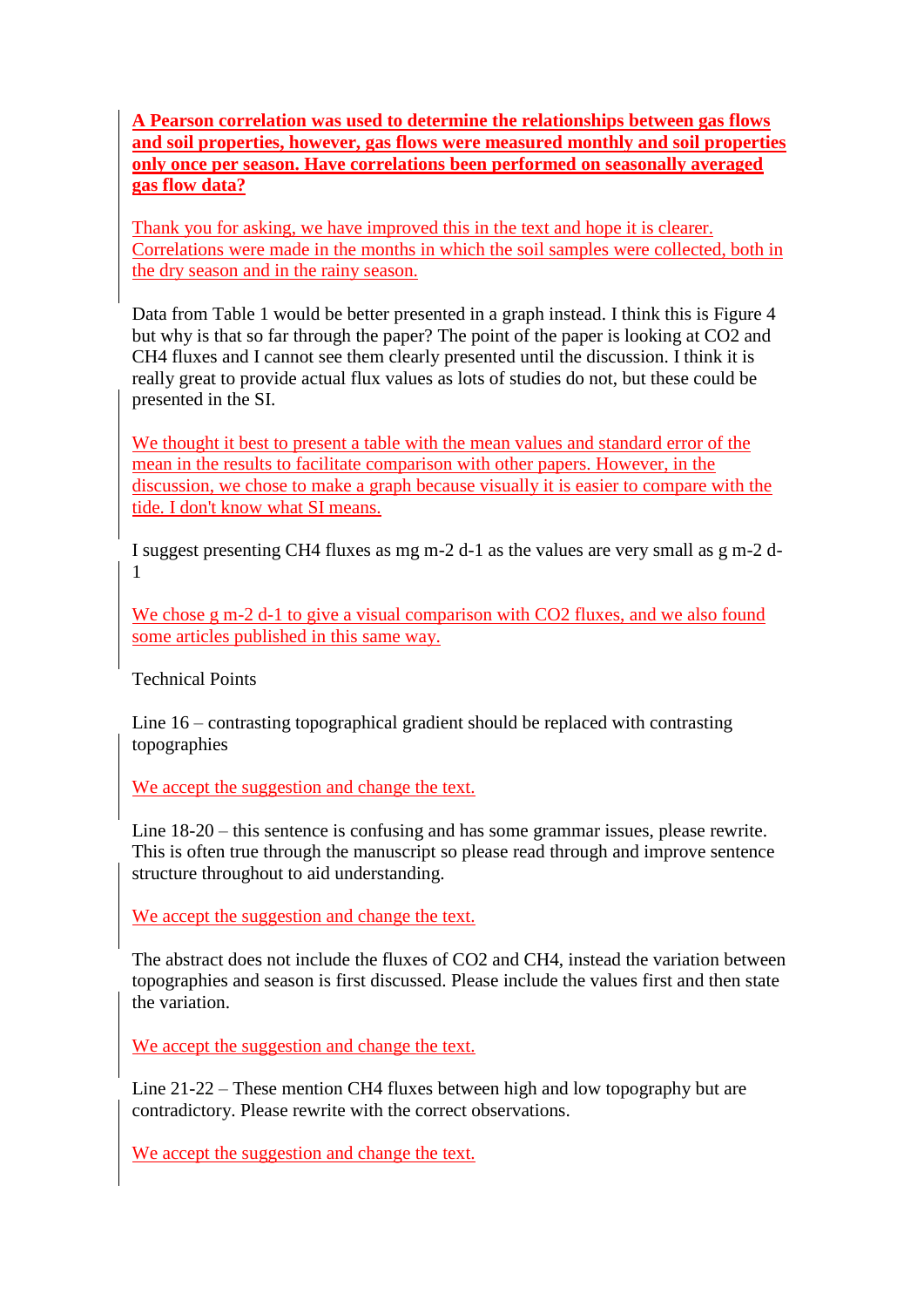Line 24-26 – This sentence is confusing and needs rewriting with more context, you are stating the GWP of the mangroves through CO2-equivalents but it is not clear.

We accept the suggestion and change the text.

Line 29 – replace macro tide with macrotidal

We accept the suggestion and change the text.

Line 38-40 – This does not fit with the previous sentence and perhaps needs moving earlier in the paragraph

We accept the suggestion and change the text.

Line 51 – The flux unit needs spaces between g, C and yr

We accept the suggestion and change the text.

Line 52-66 – This could be restructured so that the estimates of CO2 and CH4 emissions from tropical mangroves are presented together and then the effects of flooding as a control on CO2 and CH4 fluxes discussed.

Related to the point above, there are some issues with the structure of the introduction making it difficult to follow and preventing the knowledge gaps and importance etc being clearly presented.

We accept the suggestion and change the text.

Line 60-61 – Sulphate reduction generally inhibits methanogenesis, as you discuss in the discussion, but here you say sulphate reduction increases CH4 formation.

We take this information from Purvaja et al. (2004), who wrote the following sentence: ...Methanogenesis is the prevalent terminal process in anoxic freshwater sediments and sulfate reduction in anoxic marine sediments.

Line 67-71 – I think the objectives of the study could be clearer. Spatial variation is being investigated but it is specifically high versus low topography, I would add an extra sentence stating this and that the seasonal variation captures wet and dry seasons. This can then lead to flooding and salinity being key controls you are looking at. Also mention the controls of soil properties on these fluxes are being investigated.

We accept the suggestion and change the text.

Line 68 – pristine may be a better description than non-anthropized

We accept the suggestion and change the text.

Line 77 – coastal strip, should this be a coastal strip/area of mangroves?

This was done; mangrove area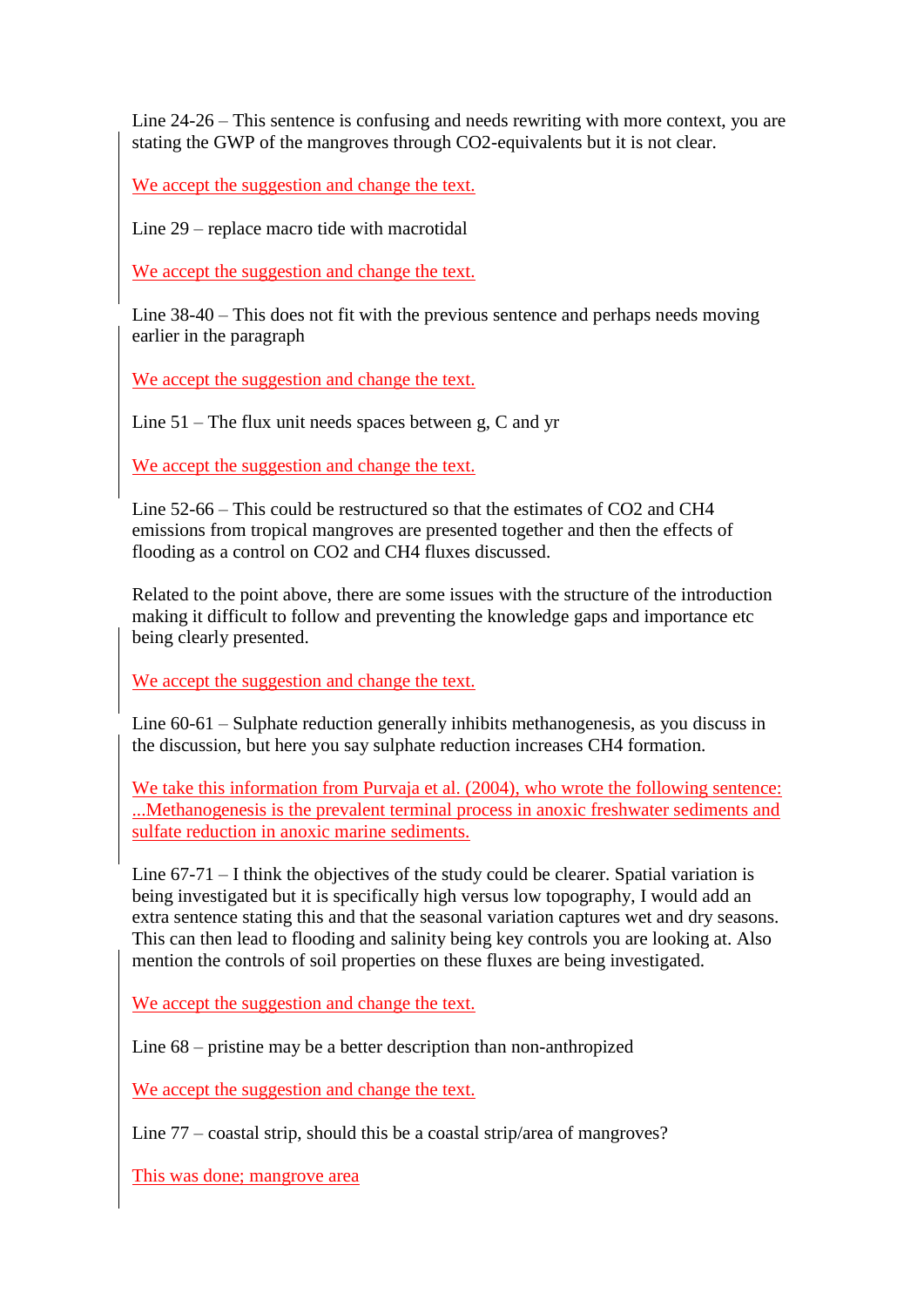Line 78 – Am type, best to say tropical monsoon

We thought it best to continue with the classification used to define the tropical monsoon climate, as it is better known in climatology, and we put in parentheses the classification of tropical monsoon climate.

Line  $90-91$  – Average mean salinity – is that in the river water or in the mangrove sites?

As can be seen in Figure 1, the Mojuim River forms the estuary of the São Caetano de Odivelas region. In the month where the greatest amounts of rain occur, the water is less salty, and in the months where the rains are less, the river water is saltier. Throughout the year the waters of the places where the measurements were carried out (mangrove) were salty.

Line 106 – Four sampling sites - are these what you later call stations? It was not clear to me in the paper if the sampling sites were later referred to as stations or if you are referring to something else? When you state in the results there was no difference between station are you comparing low and high topography or sampling sites at the same topography?

We changed the term sampling site to plot and we think that the sampling design may have become clearer.

Line  $110 -$  flux for each chamber was measured  $-$  at this point it is not clear if a chamber is equivalent to a sampling site, or if there are multiple chambers at each sampling site. I think you can just say gas fluxes were measured during periods...

We changed the term sampling site to plot.

Line 111 – states when the low topography was measured, was the high topography measured at the same time or when was this measured?

# This was done

Line 114 – replace 'by a macro tide dynamics' with 'by macrotidal dynamics'

### This was done

Line 119 – Describe the sampling locations before this section, and then have these subsections talking about what was measured and how. You reference here being the same as the gas flux sites, but we haven't had details of those yet so I think presenting the sampling locations/plots first will make everything clearer

### This was done

Line 129 – Soil sampling and environmental characterisation was measured once during wet and dry season, so when the Pearson correlations were calculated, was this done with seasonal flux data? I don't think this was very clear so please state this in the statistical analysis section.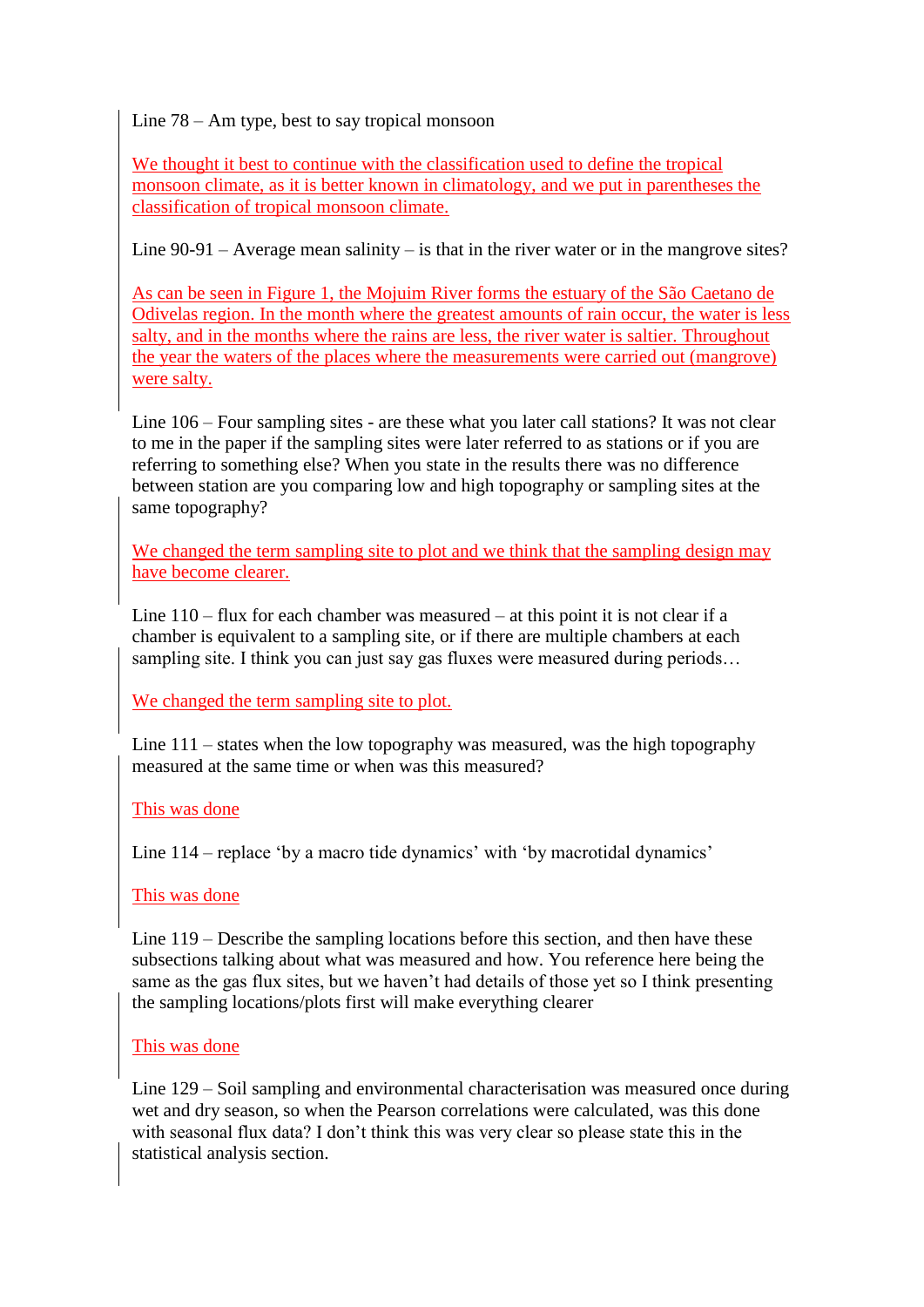### This was done

Line 133 – soil samples were properly stored – please give details instead of writing this.

### This was done

Line 152 – You switched from gas flux measurement to flow measurement, be consistent throughout and use gas flux measurement.

### This was done

Line 152 and 155 – Suggest using  $T_{air}$  with air as subscript, same for  $T_s$  for soil temp

This was done

Line 156 – Remove sequentially

This was done

Line 159 – Should be flux measurements

This was done

Line 161 – how were plots randomly selected?

The plots were selected according to the topography, that is, in the low topography, where the tide entered every time, and in the high topography, where it almost did not enter. The random selection was for the locations of the flux rings, that is, in a circumference of 10 m radius we threw the PVC rings and where they fell they were placed.

Line 169 – Please give details of the standard gas used for calibration

This was done

Line 177-178 – So the 6% of data with weak regression were considered as zero?

This was done

Line 182 – different sites, is this between the high and low topography?

This was done: Yes, between topography

Line 186 – Remove 'and' after with.

#### This was done

Line 188 – Please add the details of the relationships between gas fluxes and soil properties to the results section.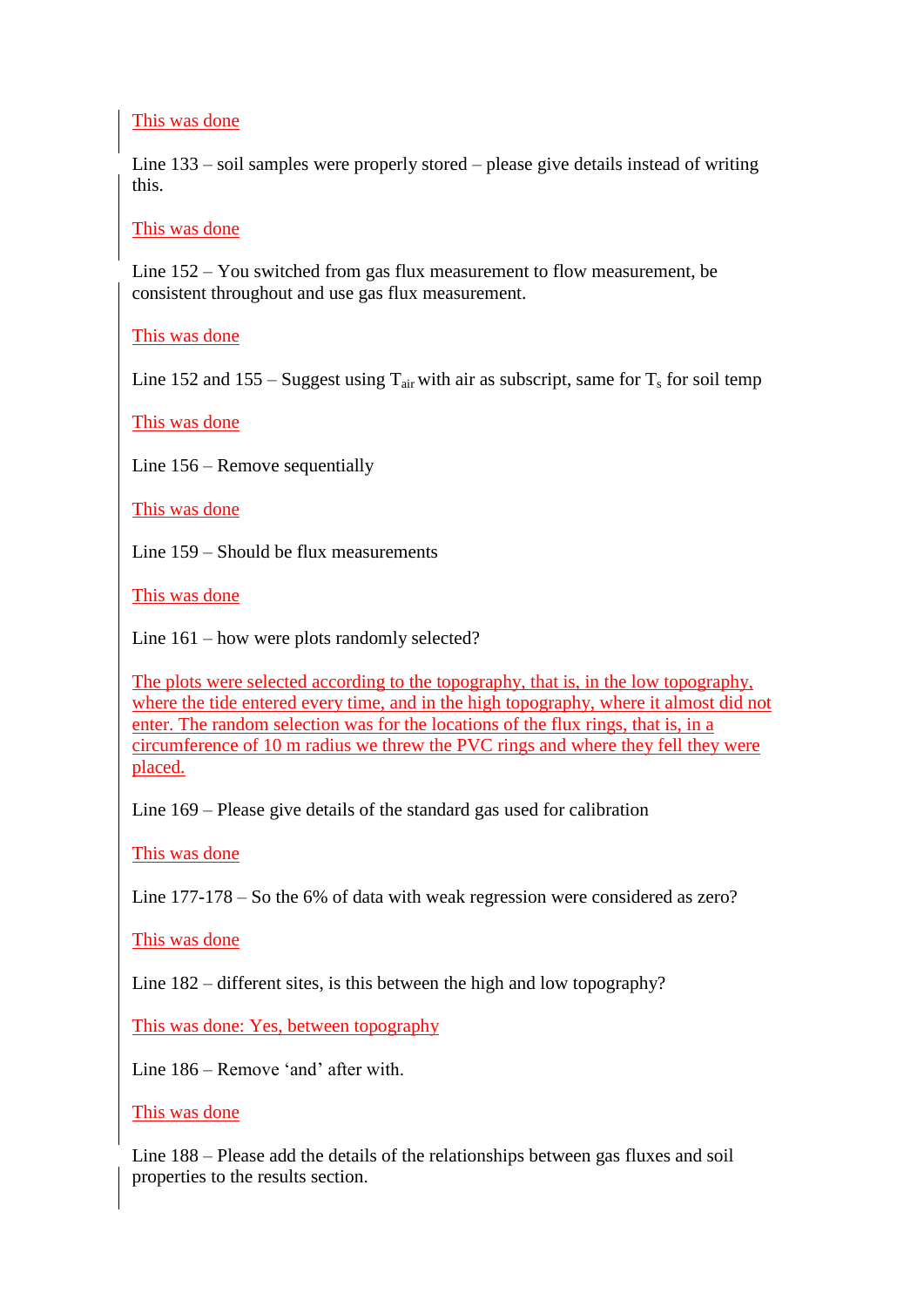We did this in the discussion of results, especially between lines 420-428.

Figure 2 – Axis label Dez should be Dec

This was done

Line 200 – Rearrange the gas flux data to first present the mean and range of the fluxes and then discuss the stats and differences spatially and seasonally.

In the description of the flux results, which are in table 1, we only emphasize the differences that were statistically significant, without bothering about presenting the mean and the variation, as these values are in the table. The discussion of the results is in the item below.

Line 203 – Should this say only differed significantly?

This was done

Line 203 – Replace among with between

This was done

Table 1 – The presentation of the stats in this table is very confusing. Do lowercase letters compare monthly fluxes between high and low topography, and uppercase letters compare dry versus wet seasonal data for each topography? As stated above I do not know what the stations refer to and so I don't understand some of the comparisons – maybe the uppercase letters are not comparing dry versus wet but something to do with the stations?

Lowercase letters compare topographies in the same month, that is, compare the lines for each gas separately. The capital letters compare the stations in each topography, that is, it only compares the two seasons for the High and Low topography, separately.

Line 213 – Add here that this is seasonal data comparison now

Paragraph on line 222 – This would be clearer if it was rearranged to start saying greenhouse gas fluxes were only sig different between topograpohies in the dry season where co2 fluxes were higher at the high topography and ch4 fluxes were higher at the low topography.

# This was done

Line 225 – I am not sure what you refer to here with 'with this' and so I am not sure if you are presenting here the fluxes over the dry season or across all topographies?

We made it clearer: In the high topography, the mean annual fluxes ...

Line 229-242 – Here you sometimes say high versus low topography and sometimes between stations. As mentioned earlier I am not clear on what the stations are referring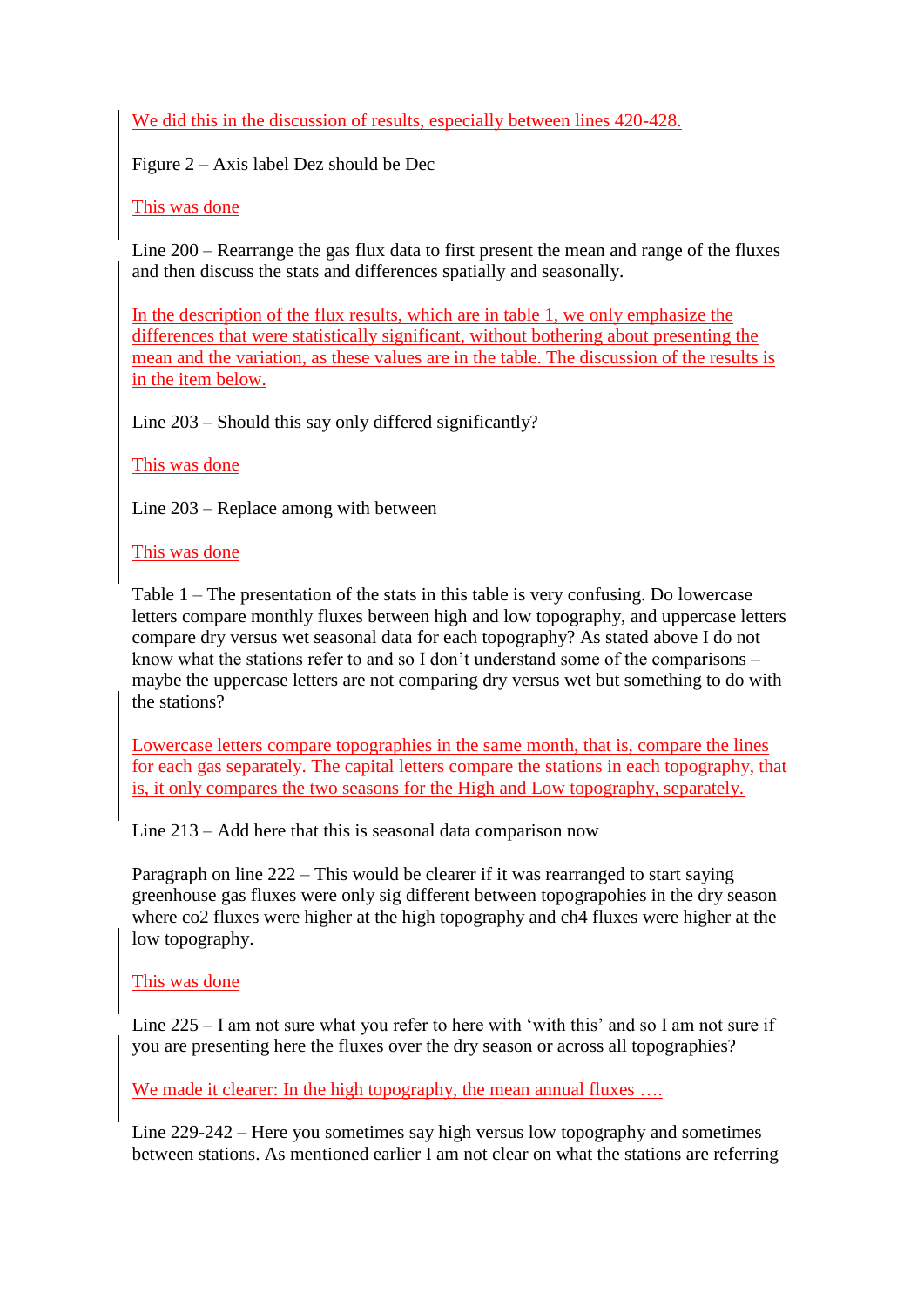to, in any case it would be best to stick with the same naming e.g. always talking about high versus low topography.

This was done: We changed station to seasonal, and made it clearer in the text where you pointed out the difficulty of understanding.

Line 234 – remove variable

This was done

Line 249 – Replace CT with TC, here and elsewhere

This was done

Line 258 – Replace MO with OM, here and elsewhere

This was done

Line 266 – Tar should be Tair?

This was done

Line 271 – Vv is not defined, please define here

Thanks for the observation, the translation was not correct, as Vv means wind speed (Ws). This has been modified in the text.

Line 292 – Replace e with and

This was done

Line 293-294 – I think you mean to say rainier than long-term average in the dry and less rainy in the wet season than the long-term average, because on figure 2 ppt is higher in the wet and lower in the dry.

This was done: It is important to consider that when compared with the climatological average (1981-2010), the year under study was rainier in the dry season (2017) and less rainy in the wet season (2018).

Line 298 – Here you present the total carbon rate – do you mean the total carbon fluxes? The units are in CO2 not C so I am not sure how this is carbon flux. How was this total emission calculated? Through converting CH4 emissions to CO2-equivalent emissions using sustained global warming potentials?

We calculated the weight percentage of C in each molecule (CO2 and CH4) and multiplied by the fluxes separately (1.82 g C/m2/d for CO2; and 0.10 g C/m2/d for CH4) and made the sum of two values. We corrected it in the text because when the translation was performed there was an error in the values.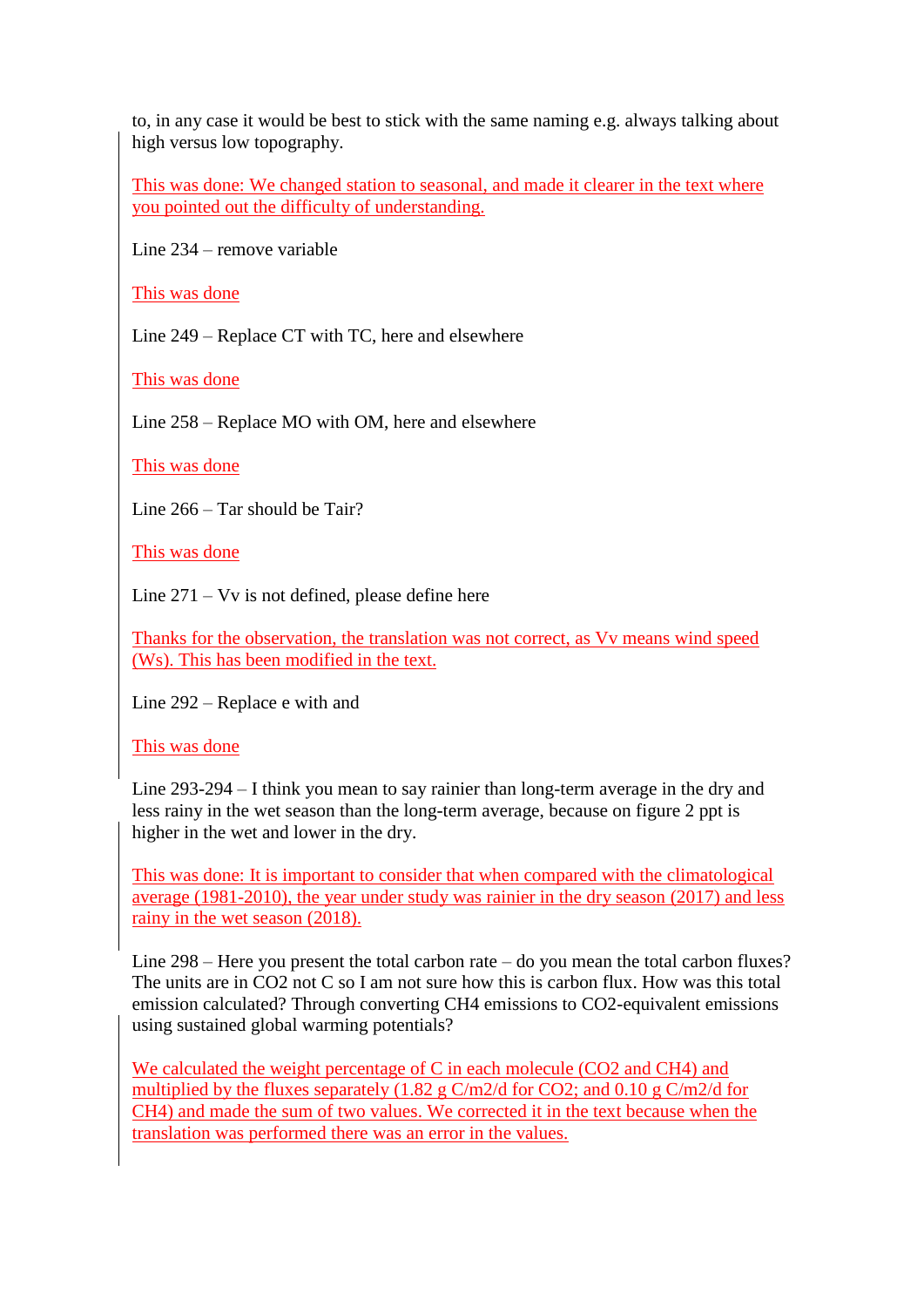If figure 4 is the data from table 1 plotted onto graphs, then why are there no statistical differences presented on here?

In Table 1 there was an error in the statistical analysis, as the CO2 fluxes were not different in the dry season, however the fluxes were different in the rainy season. We redone the statistical analysis, and the other results are correct.

Figure  $4 - I$  suggest a different naming scheme for topography, using T\_high and T\_low I am automatically thinking of temperature and then I was trying to work out what the temperature differences were.

### This was done

Line 315-316 – Why not compare the annual CH4 flux, like you did for CO2?

### This was done

Line 314-323 – Here it is stated that CO2 is higher than literature values and CH4 is lower but this is just stated with no discussion of why this may be true, for example, do you have less flooding due to combining the low and high topographies in this analysis? Is it due to soil properties here being less favourable for methanogenesis and more favourable for aerobic respiration?

This was discussed below.

Line 324 – Here the discussion on biomass is in the middle of all the gas flux discussion, move this to after the gas flux has been discussed.

# This was done

Line 333-334 – I'm not sure how your results show the mangroves are more productive than previously known. You have C storage at lower capacity than estimated for brazilian mangroves, then state a primary production for tropical mangrove forests with no relation to your measurements here (unless I missed it) and then say the mangroves are more productive than previously known.

This was done: The sentence that addressed mangrove productivity was removed, as we did not study this, and we added the following sentence: The biomass found in the Mojuim River estuary does not seem to be different from the biomass found in other Amazonian mangroves, however much smaller than that found in other mangroves Brazilians.

Line 372-374 - This sentence is very hard to follow. This is an example of where the whole manuscript could benefit from another proofread to check for clarity. Additionally, to reduce sentence length where unnecessary text is used that makes the point of the sentence harder to understand as the reader.

This was done: The results show that the physical parameters do not act in the fluxes in a standardized way, and their influence depends on the topography and seasonality.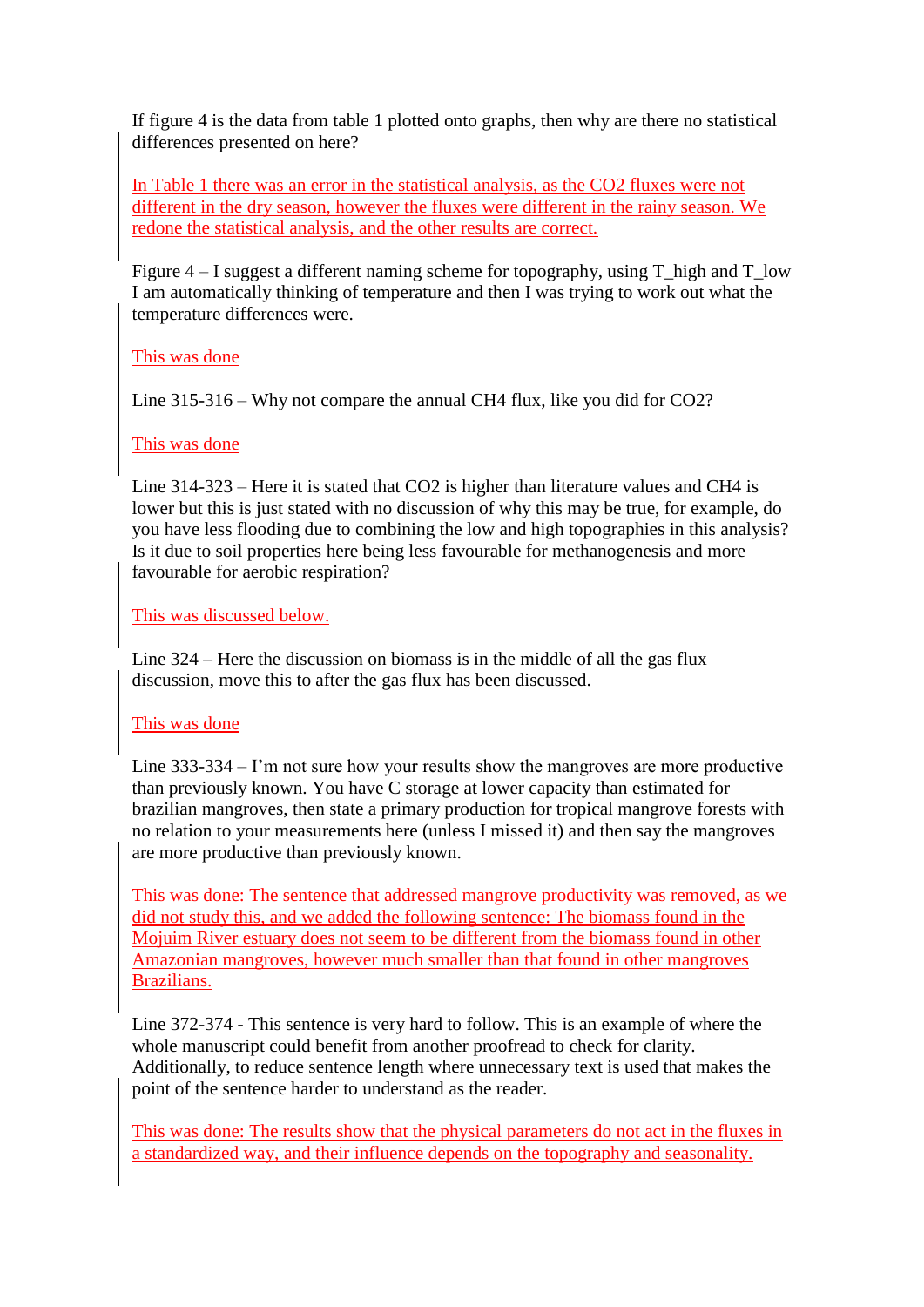Line 379 – High tide or rainy season? Because all fluxes are measured at low tide I think. If this is not correct please make this clear.

This was done: …especially during the rainy season when the tides were higher.

Line 388 – replace generates with favours

This was done

Line 389-392 – Please also rewrite this sentence

It was rewritten.

Line 409-410 – Better correlate dto which characteristics?

Thank you for the question. We rewrite the sentence: The dry season was the period in which we found the greatest amount of significant correlations between CO2 efflux and soil chemical parameters.

Line 410 – Positive or negative correlations?

Here we are reporting that only these soil chemical variables (C/N ratio, OM, and Eh) correlated with CO2 flux in both seasons. However, when we look at Table 5, we see that in both seasons the correlation of the C/N ratio and OM with CO2 was negative, and the correlation of Eh with CO2 was positive.

Line 415 - Here this is an interesting point but it seems you are saying that higher soil moisture should give a lower ch4 efflux, but you also show and state earlier that lower topography with more flooding has higher ch4 due to anoxic conditions. I think it would be good to really refine these points and discuss them together. This is another example of where there is lots of comparison and citations of other literature but it is not always pulled together in a coherent way.

As can be seen below, and in the text, it has already been corrected.

Line 424-425 – Here you say increasing soil moisture increases gas diffusion rates but earlier you said high soil moisture decreases gas diffusion rates

We accept. Line 412 - The soaking of the soil reduces gas diffusion rates ...

Line 430 – DO you mean here that during the dry season the high tides cause anoxic soil conditions, or are you comparing dry and wet seasons?

Thank you for the question. We are saying that it is the period when only high tides produce anoxia in mangrove soil with low topography. We improved the text.

Line 430-432 – I am not sure what this is relevant to.

We accept.